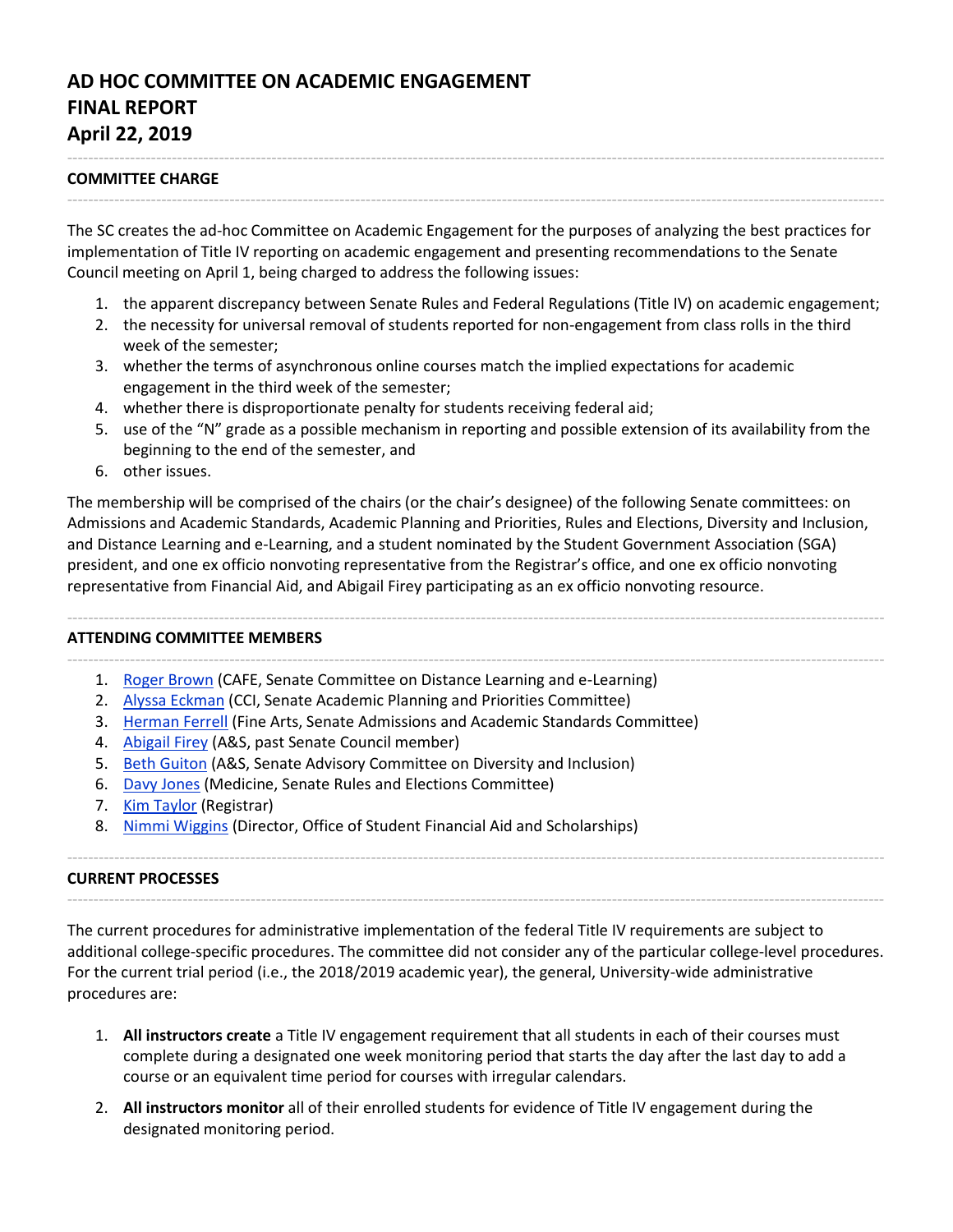- 3. During a one week period immediately following the designated monitoring period or an equivalent time period for courses with irregular calendars, **all instructors report** via the MyUK faculty webpage all students who did not satisfy the Title IV engagement requirement. The reporting portal is currently similar to but different than the portal used for reporting midterm and final grades. The reporting requires **instructors to log** on to MyUK, **instructors navigate** to the course roll for each course, and **instructors click** once on each student in the course who was not engaged or once to indicate all students in the course were engaged.
- 4. As soon as an instructor submits a report indicating that a student was not engaged as required during the designated monitoring period, the **Registrar sends an email** to the student, the course instructor, and the student's academic advisor notifying them of the student's "not engaged" status in a course.
- 5. Forty-eight (48) hours after a student has been reported as not engaged in a course and if the Registrar receives no email to correct the report, the **Registrar removes** the reported student from the course roll without regard to whether the student was receiving any federal financial aid (i.e., "self-pay" students and federal financial aid recipients alike).
- 6. Upon removal of a student who was not engaged in a course, the **Registrar adjusts** each student's tuition bill as appropriate, and the Director of the **Financial Aid Office adjusts** the student's financial aid award as appropriate.
- 7. If students are removed from courses by mistake, course **instructors email** the Registrar about the error, and the **Registrar re-enrolls** those students in the courses they were removed from by mistake.

------------------------------------------------------------------------------------------------------------------------------------------------------------

------------------------------------------------------------------------------------------------------------------------------------------------------------

## **IMPACT OF CURRENT ADMINISTRATIVE PROCEDURES (2018/2019)**

The committee sought data from the Registrar's Office summarizing the impacts of the current administrative implementation of the Title IV requirements (Table 1).

| Table 1. Title IV Engagement Data for Academic Year 2018-2019           |                          |        |                            |        |                            |        |  |
|-------------------------------------------------------------------------|--------------------------|--------|----------------------------|--------|----------------------------|--------|--|
|                                                                         | <b>Fall Term</b><br>2018 |        | <b>Spring Term</b><br>2019 |        | Fall + Spring<br>2018-2019 |        |  |
|                                                                         | (No.)                    | $(\%)$ | (No.)                      | (%)    | (No.)                      | (%)    |  |
| <b>Class section Data</b>                                               |                          |        |                            |        |                            |        |  |
| Total class sections identified for monitoring                          | 7,292                    | 100.00 | 6,946                      | 100.00 | 14,238                     | 100.00 |  |
| Class sections submitted monitoring reports                             | 5,303                    | 72.72  | 4,385                      | 63.13  | 9,688                      | 68.04  |  |
| Class sections did not submit monitoring report                         | 1,989                    | 27.28  | 2,561                      | 36.87  | 4,550                      | 31.96  |  |
| <b>Enrollments Data</b>                                                 |                          |        |                            |        |                            |        |  |
| Total enrollments identified for monitoring                             | 140,121                  | 100.00 | 125,687                    | 100.00 | 265,808                    | 100.00 |  |
| Enrollments reported (engaged or not engaged)                           | 108,164                  | 77.19  | 89,566                     | 71.26  | 197,730                    | 74.39  |  |
| Enrollments marked to drop/cancel due to<br>non-engagement              | 446                      | 0.32   | 372                        | 0.30   | 818                        | 0.31   |  |
| Enrollments un-market to drop/cancel during<br>48 hour countdown period | 95                       | 0.07   | 84                         | 0.07   | 179                        | 0.07   |  |
| <b>Enrollments / Students Affected</b>                                  |                          |        |                            |        |                            |        |  |
| Enrollments dropped at end of the 48 hour<br>countdown period           | 351                      | 0.25   | 288                        | 0.23   | 639                        | 0.24   |  |
| Students re-enrolled in one or more classes<br>after dropping           | < 50                     |        | 50<                        |        | < 100                      |        |  |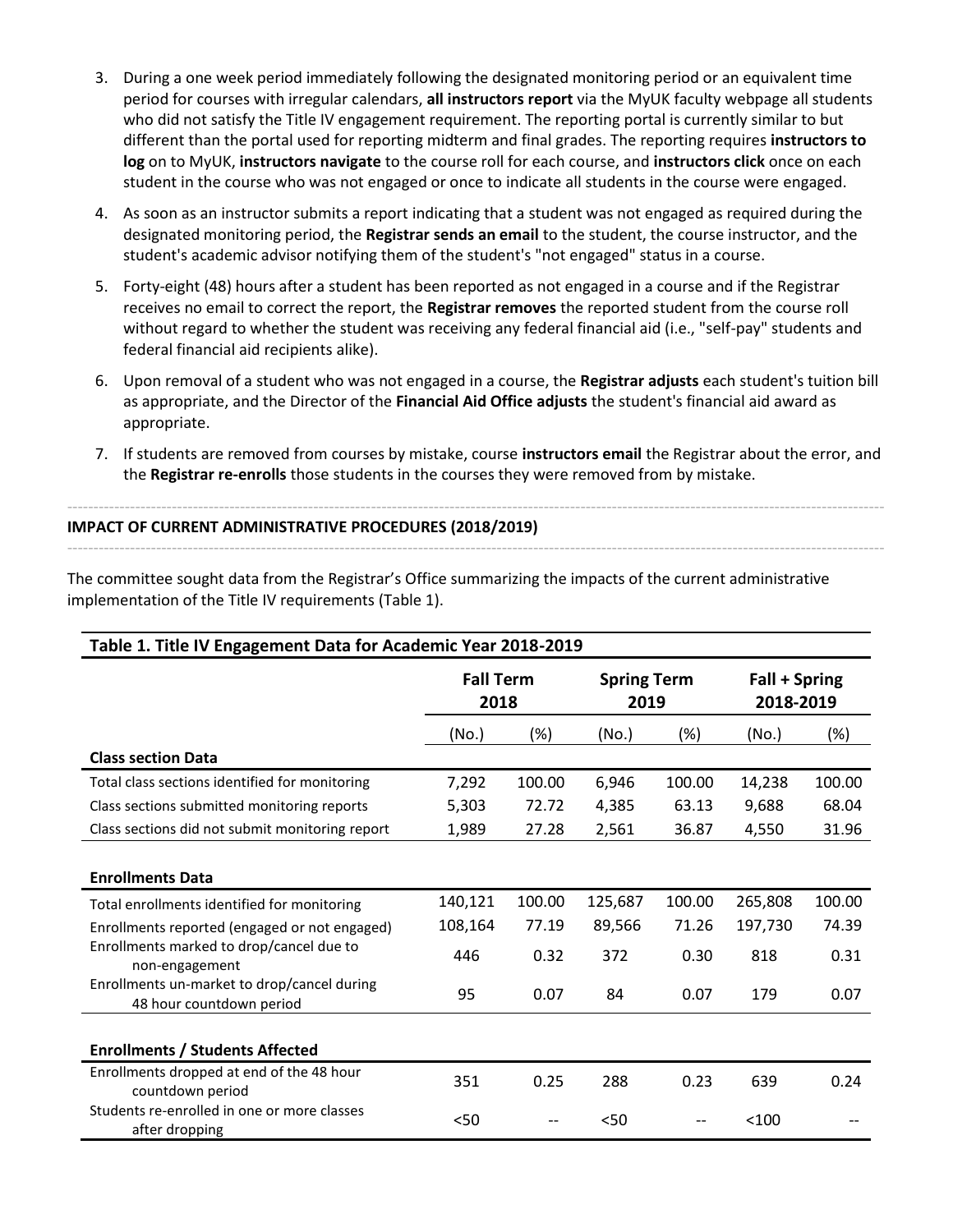| <b>RECOMMENDATIONS</b> |  |  |  |  |  |  |  |  |  |  |  |
|------------------------|--|--|--|--|--|--|--|--|--|--|--|
|                        |  |  |  |  |  |  |  |  |  |  |  |

The [Ad Hoc Committee on Academic](https://sites.google.com/a/g.uky.edu/titleiv/home) Engagement met five times between February 2, 2019 to March 29, 2019. The committee makes 16 recommendations related to 11 different concerns:

- 1. Need to Clarify Data Integrity Expectations and Responsibilities
- 2. Need for a New Senate Rule
- 3. Need for All Instructors to Implement an Early Engagement Requirement
- 4. Need to Implement Early Engagement Requirement Fairly and Without Discrimination
- 5. Need to Create Model Syllabus Language
- 6. Need to Address Academic Calendar Issues
- 7. Need to Clarify that Implementation of the Early Engagement Requirement is Academic Policy
- 8. Need to Improve Email to Students Notifying Them of Imminent Removal from a Course
- 9. Need to Minimize Cost of Early Engagement Policies
- 10. Need to Engage Help from Academic Advisors
- 11. Need to Create New Grade Option to Report Early Engagement

## **CONCERN 1: Need to Clarify Data Integrity Expectations and Responsibilities**

Data quality is a function of the effort given to gather and manage the data. Production of higher quality data requires more effort. It is not clear what the University's data integrity standards are under Title IV or what penalties instructors face if they cause data gathering or management errors. As a result, instructors do not know how much effort they should expend—and how much effort planning allowance (i.e., DOE) if any they should negotiate—to gather and manage data as expected under Title IV requirements.

------------------------------------------------------------------------------------------------------------------------------------------------------------

------------------------------------------------------------------------------------------------------------------------------------------------------------

At the May 14, 2018 Senate Council [meeting,](https://www.uky.edu/universitysenate/council/2018-05-14) the Provost stated, "If UK were audited and discovered to not be completely in compliance with the federal requirements, it could cost the University millions of dollars in fines." This statement suggests that the data quality expectations could be very high and penalties for individual instructors could be very severe. A zero-tolerance policy for Title IV reporting errors would demand proportionately more effort by instructors.

Faculty members require clarity on how to view the Title IV monitoring and reporting requirements in light of, for instance:

## *[KRS 164.230](https://apps.legislature.ky.gov/law/statutes/statute.aspx?id=4223) Removal of Professors, Officers and Employees*

*The board of trustees has full power to suspend or remove any of the officers, teachers, professors or agents that it is authorized to appoint, but no president, professor or teacher shall be removed except for incompetency, neglect of or refusal to perform his duty, or for immoral conduct. A president, professor or teacher shall not be removed until after ten (10) days' notice in writing, stating the nature of the charges preferred, and after an opportunity has been given him to make defense before the board by counsel or otherwise and to introduce testimony which shall be heard and determined by the board.*

and in light of:

## *[GR XIV.B.15](http://www.uky.edu/regs/sites/www.uky.edu.regs/files/files/gr/gr14.pdf) Compliance Responsibilities*

*University Members*

*b. University Members University members shall take appropriate measures to prevent, detect, and report compliance violations or suspected violations. University members shall, acting in good faith, report suspected compliance violations through the standard chain of command, through one's supervisor, or, if not appropriate because of that individual's potential involvement, to a higher level of management, to Human Resources, to a compliance officer or to the University Ethics Committee. (See AR 1:7) It is the responsibility of all University members to know and abide by rules,*  laws, regulations, contracts and University policies and procedures that are applicable to the work or activity *undertaken, including, but not limited to the following:*

• *Federal laws, regulations, and policies;*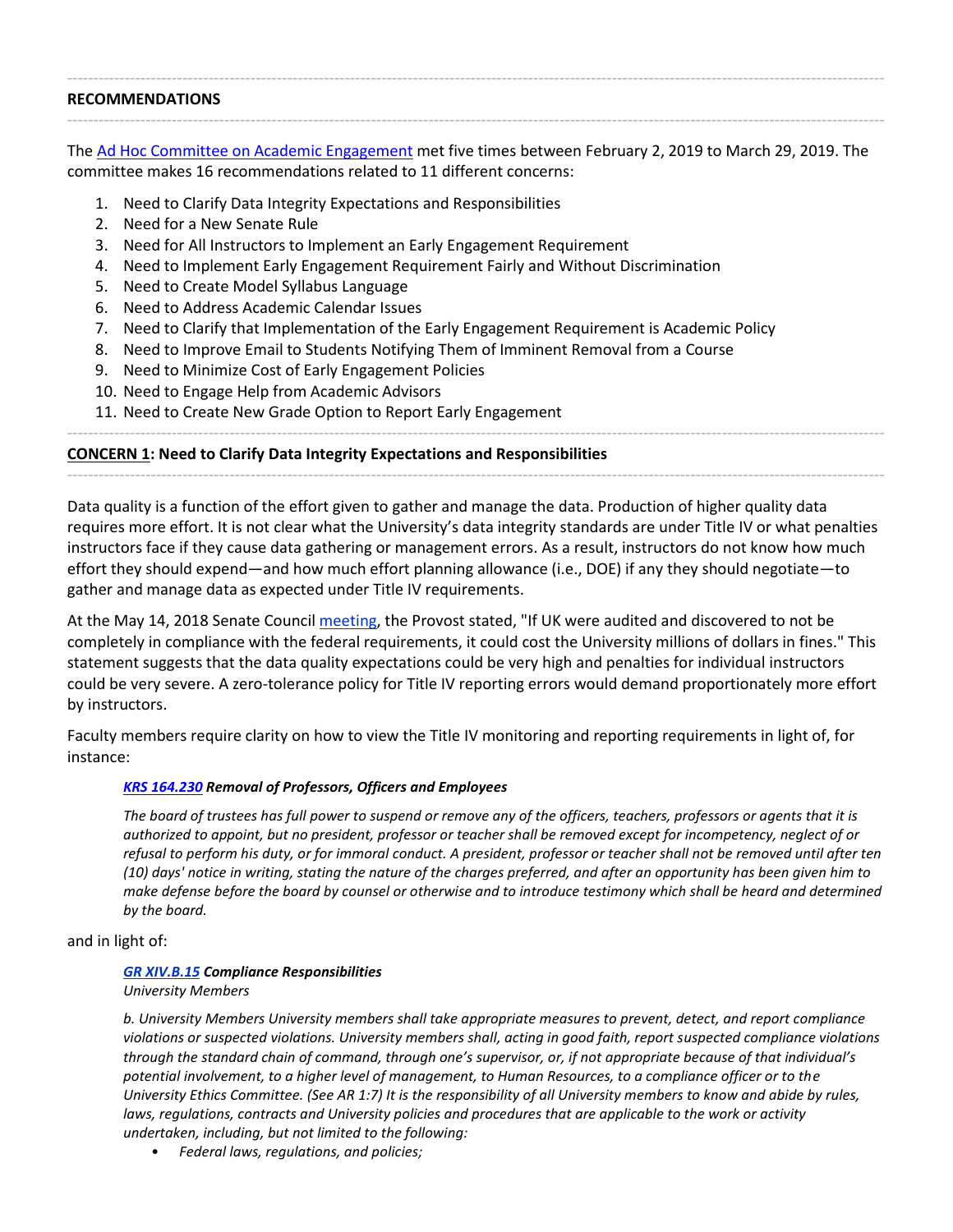- *Kentucky Revised Statutes (KRS) and Kentucky Administrative Regulations (KAR);*
- *University and unit-level policies and procedures including, but not limited to the Governing Regulations (GR), Administrative Regulations (AR), Human Resources Policy and Procedures (HRP&P), Business Procedures Manual (BPM), and Rules of the University Senate;*
- *Contract, grant, and donor stipulations; and*
- *Accreditation requirements.*

**Recommendation 1**: UK administration should clarify what are its data integrity expectations and what are the penalties, if any, if individual instructors do not or mistakenly report Title IV data.

**Proposed Action Step 1**: Charge Senate Council Chair to communicate concern to administration and report back to Senate Council.

#### ------------------------------------------------------------------------------------------------------------------------------------------------------------ **CONCERN 2: Need for a New Senate Rule**

At the May 14, 2018 Senate Council [meeting,](https://www.uky.edu/universitysenate/council/2018-05-14) the question arose whether the proposed Title IV implementation plan required changing the Senate Rules and the "Vice Chair commented that as she saw the situation, no changes to Senate Rule would be needed." Our committee disagrees.

------------------------------------------------------------------------------------------------------------------------------------------------------------

Senate Rules do not define the word "attendance." However, the Senate Rules do define the word "absence" as a "failure to participate in a required interaction at or by a specified date and time" ( $\text{SR } 9.1$ ). The committee infers from the Senate definition of "absence" ([SR 9.1](https://drive.google.com/file/d/1U6PdWB5ea47d4wtXN9E3t_MI2G5Zhffj/view?usp=sharing)) that the word "attendance" means 'participation in a required interaction at or by a specified date and time'. The Senate defines "absence" as a "failure to participate in a required interaction at or by a specified date and time" where "required interactions" are "are interactions that, if not completed at or by their specified date and time, would penalize a student in a course." The committee believes that the implied Senate definition of "attendance" is essentially equivalent to the Title IV definition of required engagement in an academic activity [\(here\)](https://drive.google.com/file/d/10GV7JjaseIZQFNVSUAplxbUcG8kldXoF/view?usp=sharing).

While [SR 5.2.4.1](https://drive.google.com/file/d/17bD4JARoUv47pnqhJBZFmCnNTaUoQV2Q/view?usp=sharing) says that "[e]ach instructor shall determine his/her policy regarding... attendance in class...", this grant of freedom to instructors to determine their course attendance policies is not absolute. One of the 10 functions of the University Senate under [GR IV.C.1](https://www.uky.edu/regs/sites/www.uky.edu.regs/files/files/gr/gr4.pdf) is to "[d]etermine the broad academic policies of the University, including the similar academic policies that may be made necessary by governmental or accreditation agencies, and make rules to implement these policies." The Senate Rules must bow to governmental or accreditation agency requirements, but the Senate gets to determine how that occurs. In like fashion, instructor freedom to set attendance policies in individual courses is limited by decisions by higher level faculty bodies, including rules approved by unit faculty, college faculty, or the University Senate.

The committee concludes that the current Title IV implementation plan requires all instructors to require attendance, and therefore a Senate Rule is needed to except from the general freedom granted in SR 5.2.4.1 the specific attendance requirements under Title IV.

**Recommendation 2**: Create a new Senate Rule that implements or otherwise satisfies the Title IV early engagement requirements.

**Proposed Action Step 2**: Ask Senate Council or Senate Council Chair to charge the Senate Rules and Elections Committee to draft a new Senate Rule (append this report) and report back to Senate Council.

#### **CONCERN 3: Need for All Instructors to Implement an Early Engagement Requirement**

------------------------------------------------------------------------------------------------------------------------------------------------------------

As noted above, Senate Rules do not define the word "attendance," but it may be inferred from the Senate definition of "absence" ( $SR 9.1$ ) that the word "attendance" means 'participation in a required interaction at or by a specified date and time'. The Senate defines "absence" as a "failure to participate in a required interaction at or by a specified date and time" where "required interactions" are "are interactions that, if not completed at or by their specified date

------------------------------------------------------------------------------------------------------------------------------------------------------------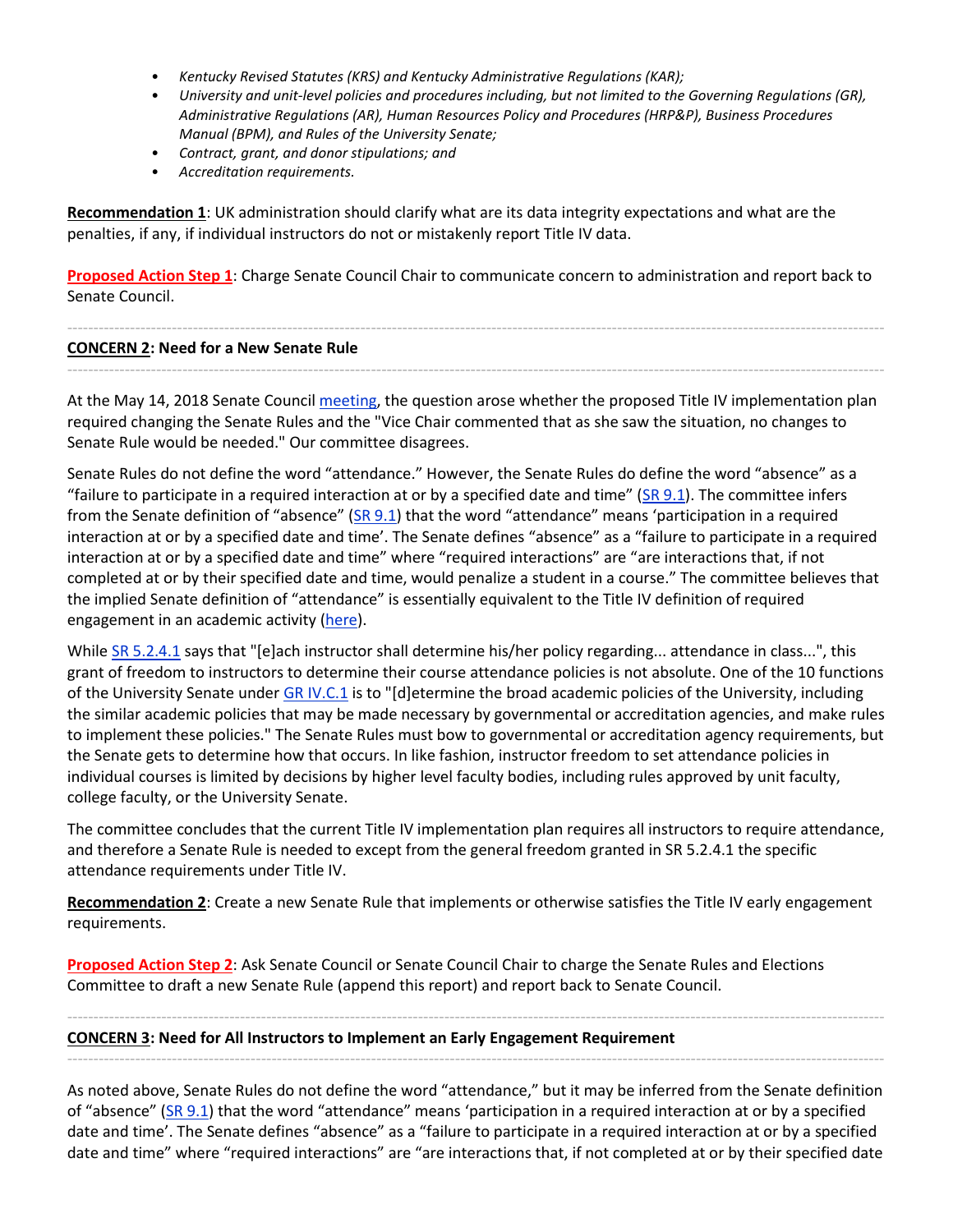and time, would penalize a student in a course." The committee believes that the implied Senate definition of "attendance" is essentially equivalent to the Title IV definition of required engagement in an academic activity [\(here\)](https://drive.google.com/file/d/10GV7JjaseIZQFNVSUAplxbUcG8kldXoF/view?usp=sharing).

Given this equivalency and given the Title IV requirement, it follows that all instructors must now require attendance, in the above meaning.

If attendance is required in a course, Senate Rules say that course policies associated with those attendance requirements must be included in the syllabus according to  $SR 5.2.4.1$  (i.e., course policies regarding attendance in class "shall be presented in writing to each class at its first or second meeting").

**Recommendation 3**: Add to the Senate "[Required Components of Course Syllabi](https://www.uky.edu/universitysenate/required-components-course-syllabi)" website a requirement that syllabi must state an attendance policy that incorporates at minimum the early engagement requirement (Title IV).

**Proposed Action Step 3**: Ask Senate Council or Senate Council Chair to charge the Senate Rules and Elections Committee to review this rationale and, if SREC agrees, ask the Senate Council Chair to work with the Senate Council Office to update the syllabus template and syllabus documents on the SC website. Communicate final changes to Academic Ombud.

------------------------------------------------------------------------------------------------------------------------------------------------------------

------------------------------------------------------------------------------------------------------------------------------------------------------------

### **CONCERN 4: Need to Implement Early Engagement Requirement Fairly and Without Discrimination**

The committee considered four fairness issues.

One, it might be unfair for the University to remove a student (e.g., a "self-pay" student) from a course if there is no mandated reasons (e.g., if the student does not receive federal financial aid and does not therefore fall under the Title IV attendance monitoring requirements). So, maybe self-pay students should be treated differently than students receiving federal financial aid. This rationale favors monitoring only current financial aid recipients.

Two, it might be unfair for the University not to remove a student from a course if the student shows no signs of attending that course (e.g., a student may have mistakenly enrolled in a course and continued enrollment in that course may result in unnecessary tuition charges and/or negative grade consequences that could have been avoided). So, maybe self-pay students should benefit from corrective actions under Title IV the same as students receiving federal financial aid. This rationale favors monitoring all students.

Three, it might be unfair not to document and report attendance of all students (including "self-pay" students) since many students elect to apply for federal financial aid mid-semester for their current semester course load. If attendance cannot be confirmed for a student's current courses, that student would not be eligible for federal financial aid for that semester. This rationale favors monitoring all students.

Four, it might be unfair for the University to remove from courses only those students who by choice or necessity receive federal financial aid (i.e., students who are likely more financially disadvantaged). This rationale favors monitoring all students.

**Recommendation 4**: The committee recommends for fairness and other reasons that all students should be monitored and data reported for all students not just those students for whom Title IV monitoring is most immediately required.

**Proposed Action Step 4**: Post the final version this report on the Senate Council website (e.g., as a PDF in the agenda of a SC meeting) so instructors and others can review, if needed, the above rationale. When/if a new Senate Rule is adopted by the Senate, prepare to respond at that time questions about the same.

The committee also considered the advantages of characterizing the requirement as an "early engagement requirement" rather than merely as a Title IV requirement. A general early engagement requirement would likely shutter potential claims from some students (e.g., "self-pay" students) that they were inappropriately removed from a course when Title IV did not specifically apply to them. An "early engagement requirement" can fairly apply to everyone. The committee noted that pedagogical research seems to suggest a strong positive correlation between student engagement in their courses and student learning, student satisfaction, etc. (e.g., George D. Kuh, "What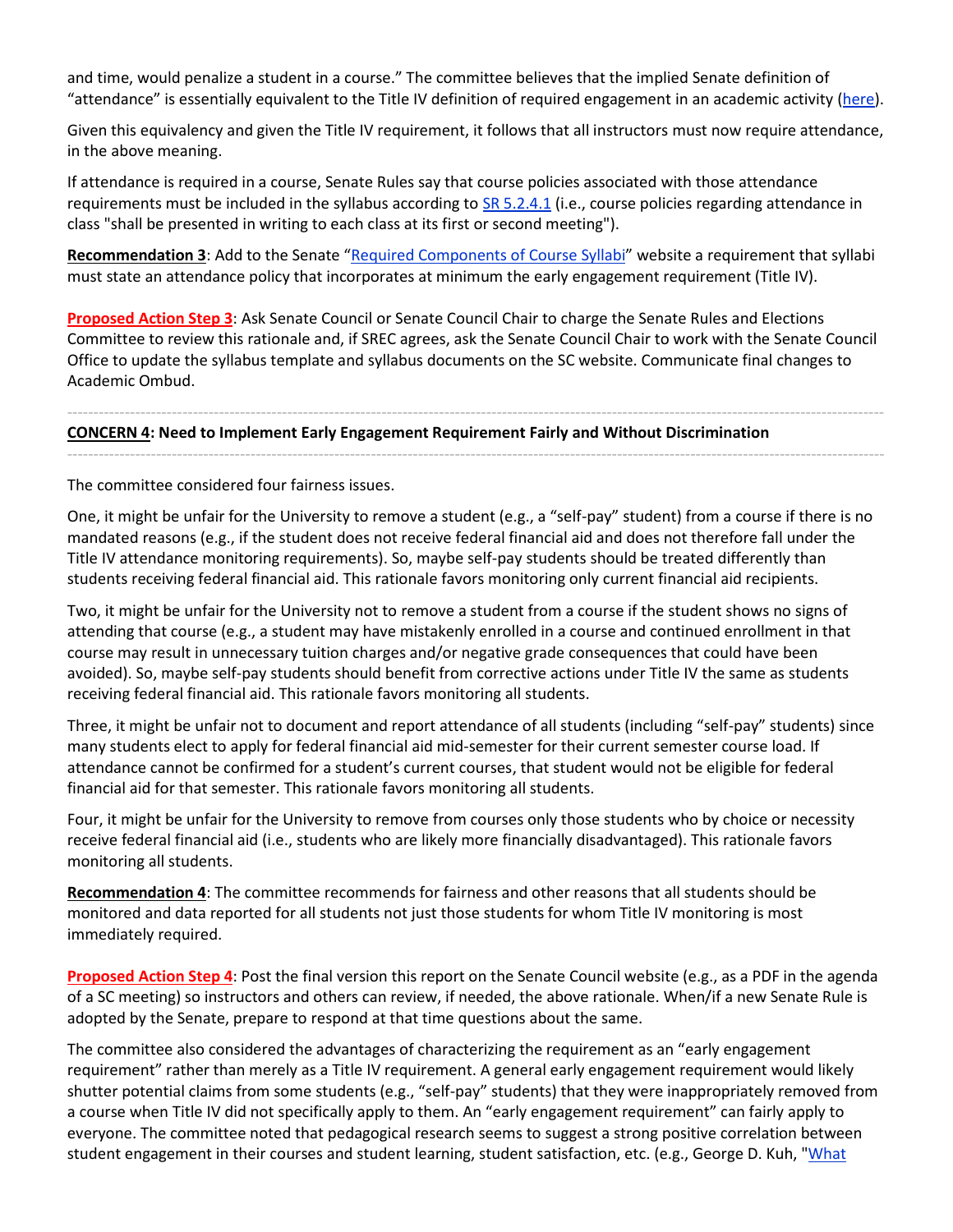[Student Affairs Professionals Need to Know About Student Engagement"](https://muse.jhu.edu/article/364960/summary), *Journal of College Student Development*, 2009).

Additionally, committee members agreed that it would be best to characterize the requirement as an early engagement requirement in part to increase buy in from instructors and signal to students that UK values academic engagement. The early engagement requirement makes students accountable as well. This approach appears to be one originally endorsed/proposed by the Provost as well at the May 14, 2018 Senate Council meeting.

**Recommendation 5**: The committee recommends that the new Senate Rule generalize the requirement as an "early engagement requirement" and that the Senate Council point to research supporting the same rather than identifying this merely as a Title IV requirement.

**Proposed Action Step 5**: If the Senate Council believes that more evidence is needed than the above reference, the Senate Council will direct the Senate Council Chair to ask one or more experts (e.g., in the College of Education) to provide the desired additional evidence and report back to the Senate Council.

------------------------------------------------------------------------------------------------------------------------------------------------------------

------------------------------------------------------------------------------------------------------------------------------------------------------------

#### **CONCERN 5: Need to Create Model Syllabus Language**

The committee noted that instructors have many ways to comply with the Title IV early engagement requirements, but a sample of those possibilities could be useful to include in this committee's report. Model syllabus language describing assignments and attendance requirements could be shared on the Senate Council website (e.g., under the syllabi guidelines page).

**Recommendation 6**: Gather and publish on the Senate Council website example options of model syllabus language for how instructors might satisfy the Title IV early engagement requirement and describe the associated attendance policy in the syllabus. See Appendix B.

**Proposed Action Step 6**: If the Senate Council believes that additional examples of model syllabus language are needed than those in Appendix B, the Senate Council will direct the Senate Council Chair to ask one or more experts to provide the desired additional model language and report back to the Senate Council.

------------------------------------------------------------------------------------------------------------------------------------------------------------

## **CONCERN 6: Need to Address Academic Calendar Issues**

| The committee considered        | https://myuk.uky.edu/irj/portal<br>$\rightarrow$<br>C                                                                                         | ◎ ☆<br>$\circ$<br>rb :                                     |
|---------------------------------|-----------------------------------------------------------------------------------------------------------------------------------------------|------------------------------------------------------------|
| how clearly the Title IV        |                                                                                                                                               | EPP07                                                      |
| monitoring and reporting        | Employee Self Service<br><b>Student Services</b><br>Student Administration<br><b>Enterprise Services</b><br>my UK<br>Launch Pad               | Roger Brown<br>Log Off<br><b>Faculty Services</b>          |
| times would map onto the        | Faculty Services Overview   Grading   UK Alert   Student Alert   ecrt Payroll Confirmation   Effort Planning   Class Rolls   Digital Measures |                                                            |
| great variety of courses        |                                                                                                                                               | I History Back Forward                                     |
| schedules. In addition to       | Class Rolls<br>Menu -<br>i.e.BIO. BIO 103 or BIO 103<br>SEARCH<br><b>COURSE SEARCH</b>                                                        | Selected term: Fall Semester 2019 (CHANGE) -               |
| standard fall and spring term   | <b>AEC 305</b>                                                                                                                                |                                                            |
| course, there are also part-of- | FOOD & AGRICULTURAL MARKETING PRINCIPLES                                                                                                      |                                                            |
| term courses, asynchronous      | Section 002                                                                                                                                   | $Print -$                                                  |
| online courses, and summer      | 3.0 Credits<br>W 3:00 pm - 5:30 pm   Agricultural Science Building North Rm.N12 LEC                                                           | Export section to Excel<br>Does not include photos         |
| term courses that have          | Roger M Brown                                                                                                                                 | 0 Enrolled<br>Windows                                      |
| different start/end dates. Kim  | There are no students in this section                                                                                                         | <b>Attendance Verification</b><br>9/10/2019 - 9/16/2019    |
|                                 |                                                                                                                                               | Midterm Grading<br>10/14/2019 - 10/25/2019                 |
| clarified that every course has |                                                                                                                                               | Feedback<br><b>Final Grading</b><br>12/9/2019 - 12/23/2019 |
| a designated calendar in        |                                                                                                                                               | Deadlines                                                  |
| MyUK under the "Faculty         |                                                                                                                                               | Add Course                                                 |
| Services" tab.                  |                                                                                                                                               | 9/3/2019<br><b>Change Grading Option</b>                   |
|                                 |                                                                                                                                               | 9/16/2019<br>Drop Course Without W                         |
|                                 |                                                                                                                                               | 9/16/2019                                                  |
|                                 |                                                                                                                                               | Drop Course With W<br>11/6/2019                            |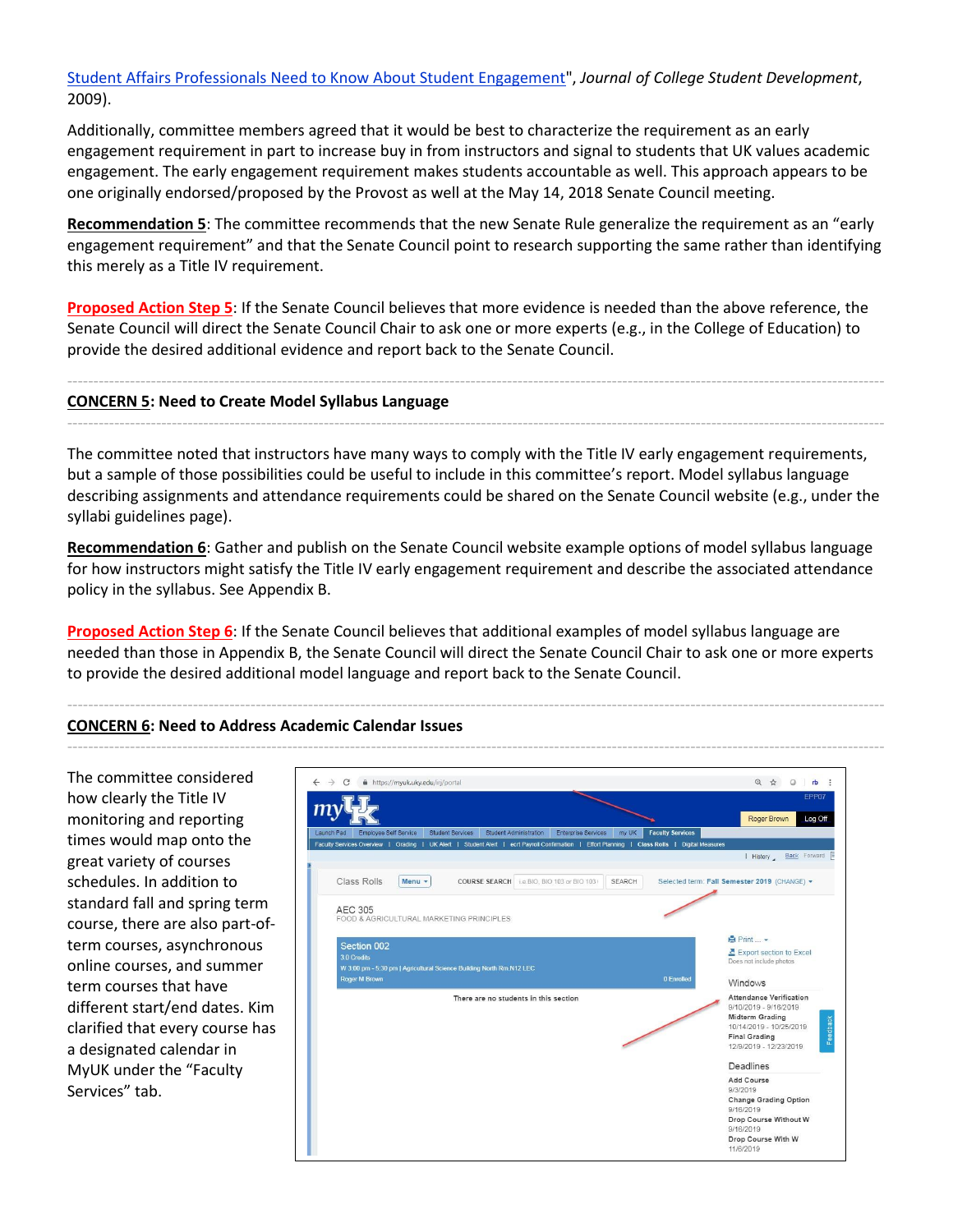For standard courses in the fall and spring terms, these dates are also identified in the regular academic calendar for those terms on the UK Registrar's website. Committee members also noted that Canvas shells are also created for each course at UK, providing familiar and official ways for instructors to assign and assess students' early engagement in any course.

The committee noted that correspondence courses have highly flexible start dates and may return to UK as course options. Nimmi clarified that such courses are not eligible for Federal Financial Aid until after a student completes such a course. Therefore, the Title IV academic engagement requirement does not apply to or is inherently satisfied in the case of correspondence courses.

However, the committee recognizes that missing from these calendar dates are the reporting periods. For the standard fall/spring terms, the monitoring period officially begins just after the "Last day to add a class" and runs for one week. Technically, students may be monitored for early engagement beginning on the "First day of classes" except that the period must also include a required engagement activity and additional monitoring during the designated monitoring period. There is nothing explicit in the University calendar that indicates when the designated monitoring and reporting periods start and end.

**Recommendation 7**: For all courses, include in the academic calendar on MyUK website specific dates for both the "Monitoring" and "Reporting" periods. For regular fall and spring courses, include this information also in the standard fall and spring term calendars on the UK Registrar's website.

**Proposed Action Step 7**: The Senate Council will direct the Senate Council Chair to share a copy of this final report with the UK Registrar and highlight the above preference. Ask the Senate Council Office to follow up with the UK Registrar in one year's time about what changes, if any, were made.

**Recommendation 8**: Raise awareness among instructors that the course-specific calendar dates are available on the UK Registrar's website and in MyUK.

**Proposed Action Step 8**: The Senate Council will direct the Senate Council Chair to share a copy of this final report with the UK Registrar and highlight the above preference. Ask the Senate Council Office to follow up with the UK Registrar in one year's time about what changes, if any, were made.

The UK Registrar's academic calendar is growing in the number of items it includes that require action by students and instructors.

**Recommendation 9:** Distinguish in the UK Registrar's academic calendar those items that require instructor action versus those items that require student action.

**Proposed Action Step 9**: The Senate Council will direct the Senate Council Chair to share a copy of this final report with the UK Registrar and highlight the above preference. Ask the Senate Council Office to follow up with the UK Registrar in one year's time about what changes, if any, were made.

------------------------------------------------------------------------------------------------------------------------------------------------------------ **CONCERN 7: Need to Clarify that Implementation of the Early Engagement Requirement is Academic Policy** ------------------------------------------------------------------------------------------------------------------------------------------------------------

Individual faculty members, subject to higher level faculty voting bodies (e.g., unit faculty, college faculty councils, the University Senate, etc.), control academic policy. The Title IV requirements and any similar early engagement requirements are academic policies. The 2018/2019 trial administrative implementation of the Title IV monitoring/reporting requirements (see [May 14, 2018](https://www.uky.edu/universitysenate/council/2018-05-14) Senate Council meeting minutes) may have left uncertain the role of the college faculty bodies.

**Recommendation 10**: Clarify with the University administration that the Title IV or similar early engagement policies are academic policies and, as such, shall be designed and implemented only with the approval of the corresponding faculty body.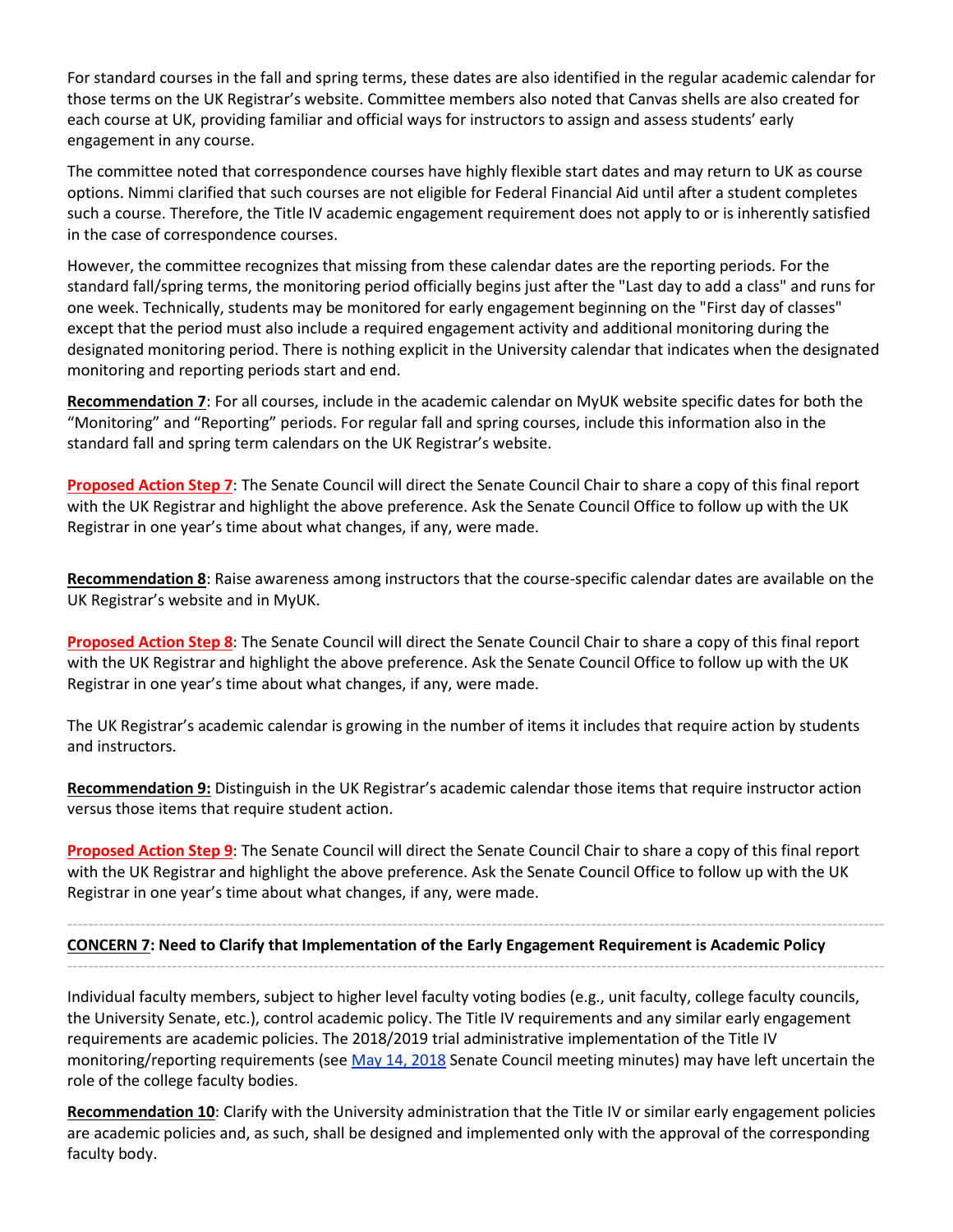**Proposed Action Step 10a:** The Senate Council will direct the Senate Council Chair to arrange through Provost that each college secure approval of its faculty, or appropriate representative faculty body, on what will be the college's academic policy of early engagement that is compliant with Title IV. The SC Chair will request the Provost's Office to relate to the Senate Council the outcome of this activity.

**Proposed Action Step 10b**: The Senate Council will direct the Senate Council Chair to consult with the appropriate administrator and suggest that the UK Registrar (or his/her delegate) communicate directly with students and instructors about compliance expectations with the Title IV early engagement requirement (e.g., sending out reminder notices at the beginning of each term).

#### ------------------------------------------------------------------------------------------------------------------------------------------------------------ **CONCERN 8: Need to Improve Email to Students Notifying Them of Imminent Removal from a Course**

Many students do not read all of their emails. As such, it will be beneficial to make important emails about removal from a course easier for students to recognize.

------------------------------------------------------------------------------------------------------------------------------------------------------------

**Recommendation 11**: Personalize and individualize the warning email that goes to students about their pending removal from a course (e.g., using Salesforce perhaps). Indicate in the email, "Dear [name of student]" rather than "Dear Student". Include in the email subject the course number, "Your removal from AEC 305".

**Proposed Action Step 11**: The Senate Council will direct the Senate Council Chair to share a copy of this final report with the UK Registrar and highlight the above preference. Ask the Senate Council Office to follow up with the UK Registrar in one year's time about what changes, if any, were made.

Students may read their emails and may understand that their removal from a course is imminent due to their nonengagement, but these students may also have reasons other than mere neglect for not being engaged (e.g., shortterm financial barriers). Many support resources exist on campus to help students.

**Recommendation 12**: Identify and reference support resources, including the student's academic advisor and course instructor, in the email that goes to students about their pending removal from a course (e.g., "If financial barriers are keeping you from participating in this course as prescribed, please let your academic advisor and course instructor know.").

**Proposed Action Step 12**: The Senate Council will direct the Senate Council Chair to share a copy of this final report with the UK Registrar and highlight the above preference. Ask the Senate Council Office to follow up with the UK Registrar in one year's time about what changes, if any, were made.

------------------------------------------------------------------------------------------------------------------------------------------------------------

------------------------------------------------------------------------------------------------------------------------------------------------------------

#### **CONCERN 9: Need to Minimize Cost of Early Engagement Policies**

The cost of attending UK is a major expense for students and includes tuition, housing, board, and textbooks. Even with financial assistance, many students struggle to manage their personal finances on a month-to-month and dayto-day basis. Some early engagement policies may require expenditures that students are not prepared to make (e.g., an assignment that requires purchase of an online textbook).

**Recommendation 13**: Instructors should be aware of costs associated with their choice of early engagement policies and not impose on students early engagement policies that are unnecessarily costly if equivalent but less costly alternatives exist (e.g., an assignment that require purchase of an online textbook).

**Proposed Action Step 13**: The Senate Council will direct the Senate Council Chair to share a copy of this final report with the UK Registrar and highlight the above preference. Ask the Senate Council Office to follow up with the UK Registrar in one year's time about what changes, if any, were made.

------------------------------------------------------------------------------------------------------------------------------------------------------------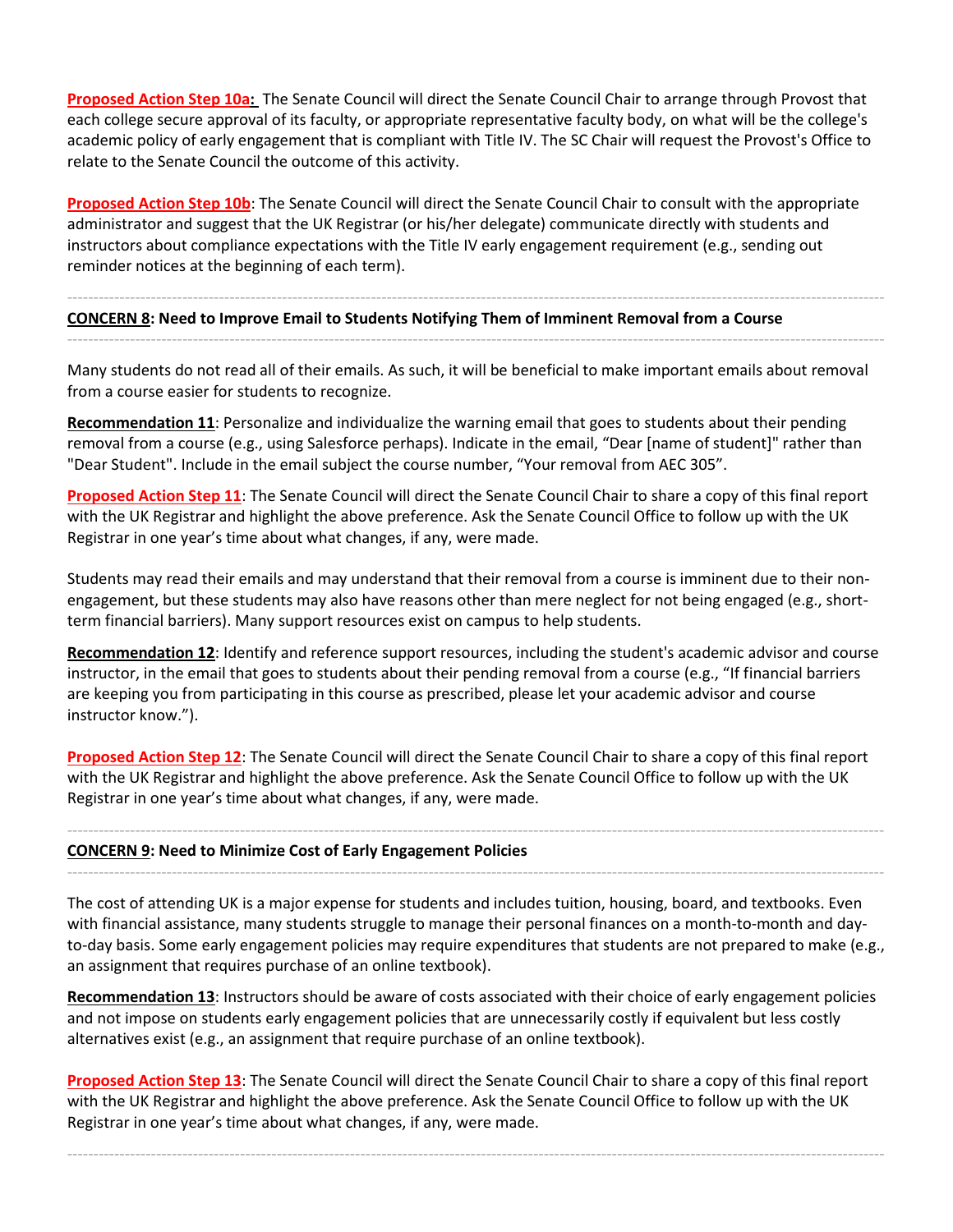The requirement to monitor and report students and remove them from courses when they are not engaged early the term is a new academic policy. Additional efforts are needed to educate and inform students about this requirement and its consequences.

------------------------------------------------------------------------------------------------------------------------------------------------------------

**Recommendation 14**: Academic advisors should be better informed about this new academic policy (e.g., through UK's independent [Advising Network\)](https://www.uky.edu/advisors/node/2061), and academic advisors should be encouraged to communicate with their advisees about this new policy during their regular advising meetings.

**Proposed Action Step 14**: The Senate Council will direct the Senate Council Chair to share a copy of this final report with the UK Registrar and highlight the above preference. Ask the UK Registrar to consult with the Chair of the UK Advising Network about this. Ask the Senate Council Office to follow up with the UK Registrar in one year's time about what changes, if any, were made.

------------------------------------------------------------------------------------------------------------------------------------------------------------

------------------------------------------------------------------------------------------------------------------------------------------------------------

**CONCERN 11: Need to Create New Grade Option to Report Early Engagement** 

The committee discussed using the "N" grade (for "Never Attended") for reporting student completion of the early engagement requirement. While that particular grade rejected, the committee identified many advantages of merging the early engagement requirement with the existing grade reporting processes and with the overall concept of a "grade" rather than an additional non-grade "report".

Students and instructors are already familiar with the current grade reporting system on MyUK and with where midterm grades appear online.

**Recommendation 15**: Set up the early engagement requirement as an additional grade reporting option in MyUK (other than "Midterm" grade and "Final Grade"). Call this grade the "Engagement Grade". Report the engagement grade ("Engaged" or "Not Engaged") online in every place where midterm grades are currently reported. (Note: Midterm grades do not appear on students' transcripts.) When instructors access the grade reporting system online to report engagement grades for their students, auto-populate all fields for all students with the "Engaged" grade option; this will only require instructors to change the grade to "Not Engaged" for a minority of students. The grade reporting option in MyUK would open for instructors when appropriate (i.e., the two week period immediately following the last day to add a course), and instructors could use the existing "change grade" feature to make changes to students' engagement grade within the 48-hour period of time following their initial report. After 48 hours, the Registrar will continue to remove "Not Engaged" students from the course roll, and so instructors will not see removed students in the grade system. After this 48-hour window, instructors would need to email the Registrar to change a "Not Engaged" grade to "Engaged" and to re-enroll a student in a course.

Students, academic advisors, and instructors are already familiar with the "[Academic Alert](https://www.uky.edu/studentacademicsupport/ACT-alert)" system. Students, academic advisors, and other student support service groups should know when a student has not engaged in a course early in the term and, thus, that the student is scheduled to be removed from the course in 48 hours. If an academic advisor knows, for example, that a student is in the hospital, the advisor could, upon being alerted, inform the students' instructors that the student is not engaged in the course for a reason that qualifies as a Universityapproved absence and that the student should not be reported as "Not Engaged".

**Proposed Action Step 15**: The Senate Council will direct the Senate Council Chair to share a copy of this final report with the UK Registrar and highlight the above preference. Ask the Senate Council Office to follow up with the UK Registrar in one year's time about what changes, if any, were made.

**Recommendation 16**: As soon as practical (e.g., immediately) after an instructor submits a grade report showing that a student is "Not Engaged", send an automatic "Academic Alert" notifying the default persons (e.g., the student, the student's academic advisor, and others). Inquire from other campus student support groups (e.g., [UK CARES\)](http://www.uky.edu/cares/) if they wish to receive these automatic notices and, if so, arrange for them to receive them as well.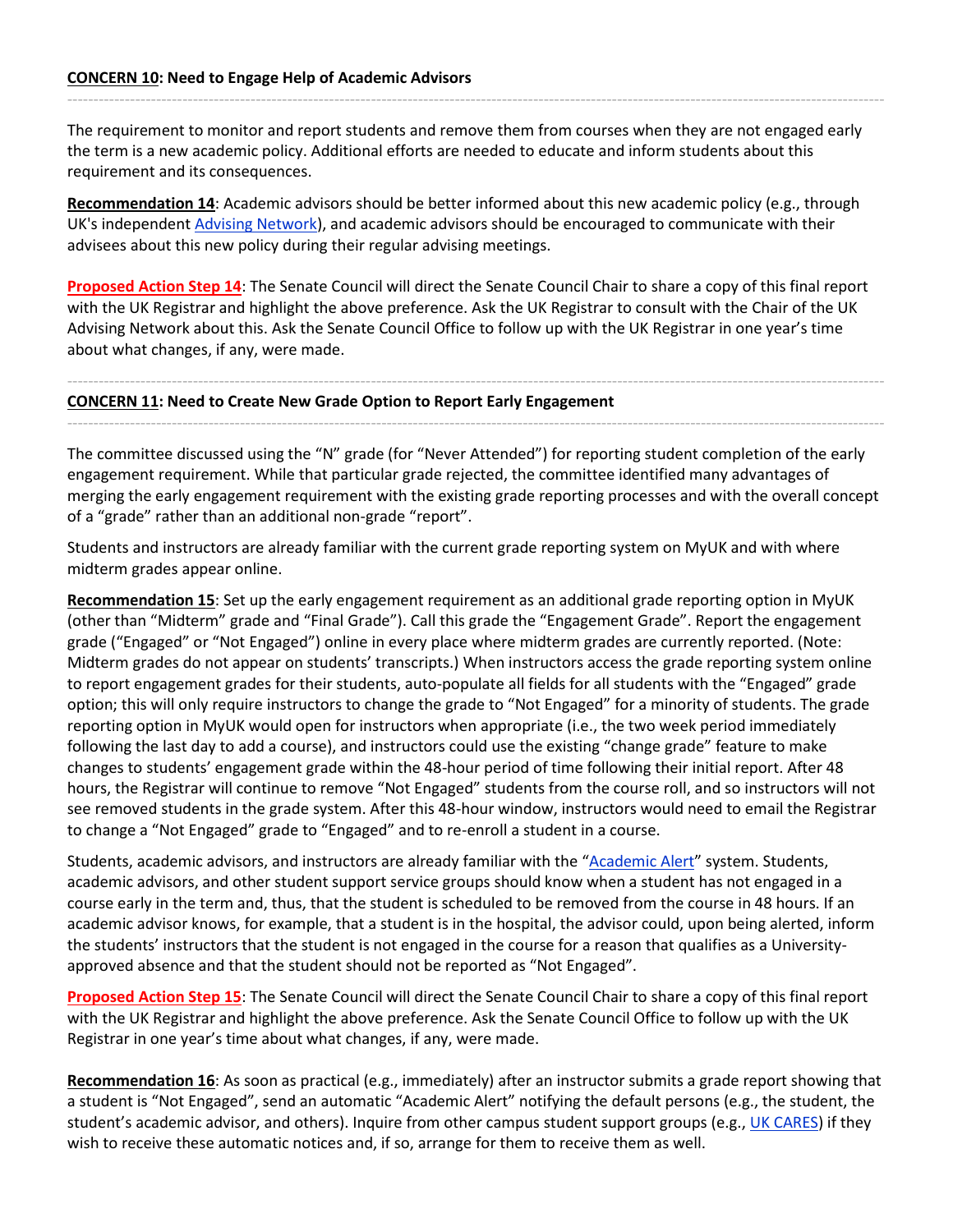**Proposed Action Step 16**: The Senate Council will direct the Senate Council Chair to share a copy of this final report with the UK Registrar and highlight the above preference. Ask the Senate Council Office to follow up with the UK Registrar in one year's time about what changes, if any, were made.

------------------------------------------------------------------------------------------------------------------------------------------------------------

------------------------------------------------------------------------------------------------------------------------------------------------------------

#### **APPENDIX A: Example Language to Communicate with Instructors about the Early Engagement Requirement**

*It is the intention of the university to implement Title IV in such a way as to use the federally mandated reporting requirement as an opportunity to identify all students in need of early intervention and support, and direct them towards university resources aimed to initiate and enable rapid engagement. As such, UK sees early engagement reporting as an essential strategy to empower all students most in need of university resources and support, to achieve academic success. Early engagement reporting has been designed to impose the minimum in administrative burden on faculty while meeting the federal mandate. Submission of a "non-engagement" grade will, however, trigger an automatic academic alert, in addition to a 48-hour warning to the student that they will be removed from the course (as required*  by mandate), enabling advising services and academic support staff to attempt contact with the student to prevent *removal from the course, and to bring to their attention such university support services as may be necessary.*

#### **APPENDIX B: Example Assignments and Syllabus Language to Implement the Early Engagement Requirement**

------------------------------------------------------------------------------------------------------------------------------------------------------------

------------------------------------------------------------------------------------------------------------------------------------------------------------

#### Example Assignments:

- *The instructor could require students to make a short post or respond to another student's post in a discussion forum on Canvas.*
- *The instructor could require students to submit questions about the assigned readings.*
- *The instructor could give an ungraded practice quiz or ungraded survey through Canvas during the designated monitoring period. Click [here](https://drive.google.com/file/d/1dF02X89xi3TJk60Z5OHpA52AIoYNhBwM/view?usp=sharing) to see an example of how an ungraded survey might be structured in Canvas.*

#### Example Syllabus Language:

*Early Engagement Requirement. The instructor of this course believes that early and frequent engagement in the course is critical for student success. Evidence shows that students earn better grades and report more satisfaction when they engage more often with the course content, with their fellow students, and with their instructor. In this course, many kinds of engagement occur via Canvas. To support student success and to comply with certain federal guidelines, all students in this course are required to complete a course survey on Canvas no later than 5:00PM on Wednesday, January 23, 2019. This assignment is worth zero points. However, if you do not complete this assignment by the due date and time, you will be dropped from the course.*

------------------------------------------------------------------------------------------------------------------------------------------------------------

------------------------------------------------------------------------------------------------------------------------------------------------------------

#### **APPENDIX C: Example Survey Questions to Solicit Instructor Feedback about Current Procedures**

*(1) In which college is your primary appointment? [drop down]*

*(2) Did you change any part of any course you teach (e.g., attendance policy, assignments, etc.) as a result of the new Title IV early engagement policy?*

*[Yes] [No] [Choose not to answer]*

*(3) If [No], skip to (3), otherwise --> Do you believe the changes you made in your course(s) had any benefits to your students beyond compliance with the Title IV requirements? Please explain. [Open response] [Choose not to answer]*